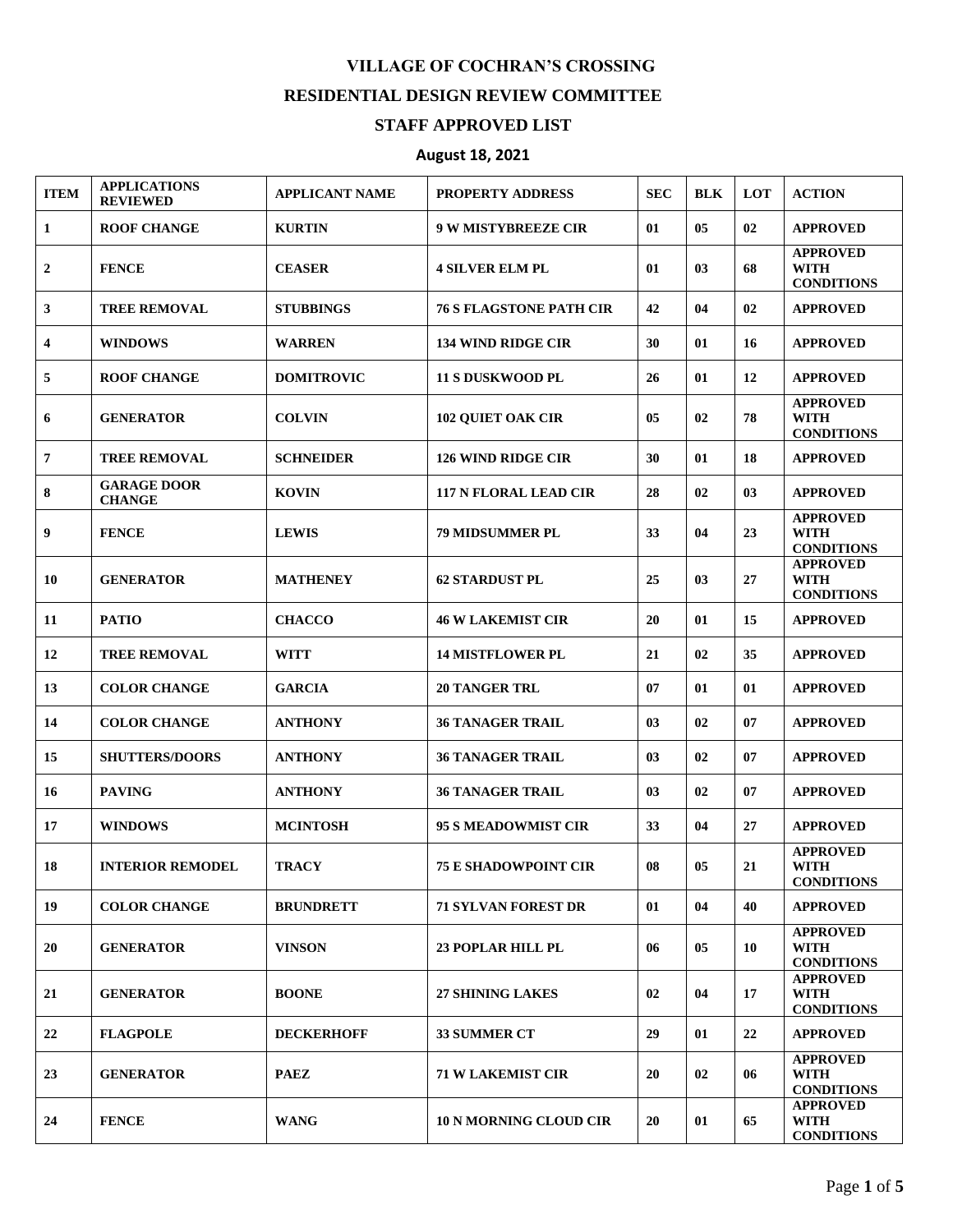| 25 | <b>WINDOWS</b>                        | <b>SCHURWON</b>  | <b>66 W LAKEMIST CIR</b>     | 20 | 01 | 10  | <b>APPROVED</b>                                     |
|----|---------------------------------------|------------------|------------------------------|----|----|-----|-----------------------------------------------------|
| 26 | <b>COLOR CHANGE</b>                   | <b>SANJAK</b>    | <b>63 E RUMPLECREEK PL</b>   | 31 | 02 | 33  | <b>APPROVED</b>                                     |
| 27 | <b>TREE REMOVAL</b>                   | <b>DILLARD</b>   | <b>58 DRIFTOAK CIR</b>       | 40 | 02 | 10  | <b>APPROVED</b><br><b>WITH</b><br><b>CONDITIONS</b> |
| 28 | <b>ROOM ADDITION</b>                  | <b>GRESAK</b>    | <b>6 E MISTYBREEZE CIR</b>   | 01 | 06 | 02  | <b>APPROVED</b><br><b>WITH</b><br><b>CONDITIONS</b> |
| 29 | <b>PORTE COCHERE</b>                  | <b>SMITH</b>     | <b>50 LRIC ARBOR CIR</b>     | 38 | 01 | 12  | <b>APPROVED</b><br><b>WITH</b><br><b>CONDITIONS</b> |
| 30 | <b>FENCE</b>                          | <b>DECESARI</b>  | 2 AMBER SKY PL               | 13 | 02 | 28  | <b>APPROVED</b><br><b>WITH</b><br><b>CONDITIONS</b> |
| 31 | <b>SECOND FLOOR</b><br><b>BALCONY</b> | <b>KUMAR</b>     | <b>67 MIDSUMMER PL</b>       | 33 | 04 | 20  | <b>APPROVED</b><br><b>WITH</b><br><b>CONDITIONS</b> |
| 32 | <b>SLOSET EXTENSION</b>               | <b>KUMAR</b>     | <b>67 MIDSUMMER PL</b>       | 33 | 04 | 20  | <b>APPROVED</b><br>WITH<br><b>CONDITIONS</b>        |
| 33 | <b>PATIO COVER</b>                    | <b>KUMAR</b>     | <b>67 MIDSUMMER PL</b>       | 33 | 04 | 20  | <b>APPROVED</b><br>WITH<br><b>CONDITIONS</b>        |
| 34 | <b>GENERATOR</b>                      | <b>HEAD</b>      | <b>2 WINDLFOWER PL</b>       | 33 | 02 | 09  | <b>APPROVED</b><br><b>WITH</b><br><b>CONDITIONS</b> |
| 35 | <b>GENERATOR</b>                      | <b>COLVIN</b>    | <b>18 FEATHERFALL PL</b>     | 02 | 01 | 27  | <b>APPROVED</b><br>WITH<br><b>CONDITIONS</b>        |
| 36 | <b>FENCE</b>                          | <b>LEIBERT</b>   | <b>6 N MORNING CLOUD CIR</b> | 20 | 01 | 66  | <b>APPROVED</b><br><b>WITH</b><br><b>CONDITIONS</b> |
| 37 | <b>WINDOWS</b>                        | <b>MENDOZA</b>   | <b>26 N DUSKWOOD PL</b>      | 26 | 03 | 01  | <b>APPROVED</b><br><b>WITH</b><br><b>CONDITIONS</b> |
| 38 | <b>PERGOLA</b>                        | <b>DURRETT</b>   | <b>26 S SUMMER CLOUD DR</b>  | 29 | 02 | 07  | <b>APPROVED</b><br><b>WITH</b><br><b>CONDITIONS</b> |
| 39 | <b>GENERATOR</b>                      | <b>LINDAUER</b>  | <b>158 CAPSTONE CIR</b>      | 40 | 01 | 55  | <b>APPROVED</b><br><b>WITH</b><br><b>CONDITIONS</b> |
| 40 | <b>GENERATOR</b>                      | <b>DEARMAN</b>   | <b>138 TWILIGHT PL</b>       | 26 | 02 | 08  | <b>APPROVED</b><br><b>WITH</b><br><b>CONDITIONS</b> |
| 41 | <b>ROOF CHANGE</b>                    | <b>GRAEVE</b>    | <b>62 RUMPLECREEK PL</b>     | 31 | 02 | 40  | <b>APPROVED</b>                                     |
| 42 | <b>ROOF CHANGE</b>                    | <b>ALWON</b>     | <b>20 THRUSH GROVE PL</b>    | 01 | 06 | 39  | <b>APPROVED</b>                                     |
| 43 | <b>WINDOWS</b>                        | <b>HARRELSON</b> | <b>22 HOLLYMEAD DR</b>       | 08 | 01 | 01  | <b>APPROVED</b>                                     |
| 44 | <b>TREE REMOVAL</b>                   | <b>MAY</b>       | <b>23 STARGAZER PL</b>       | 28 | 01 | 06  | <b>APPROVED</b>                                     |
| 45 | <b>FENCE</b>                          | <b>MCLEARY</b>   | <b>27 PETALCUP PL</b>        | 23 | 03 | 33  | <b>APPROVED</b><br>WITH<br><b>CONDITIONS</b>        |
| 46 | <b>GENERATOR</b>                      | <b>LAWRENCE</b>  | <b>39 PALMER CREST</b>       | 55 | 04 | 02  | <b>APPROVED</b><br><b>WITH</b><br><b>CONDITIONS</b> |
| 47 | <b>STORAGE SHED</b>                   | ANANDHAKBISHNAN  | <b>42 E COPPER SAGE CIR</b>  | 12 | 04 | 37  | <b>APPROVED</b>                                     |
| 48 | <b>DOORS</b>                          | <b>SANDERSON</b> | <b>7 FAWNMIST PL</b>         | 04 | 04 | 105 | <b>APPROVED</b>                                     |
| 49 | <b>SWIMMING POOL</b>                  | <b>FOSTER</b>    | <b>31 FEATHERFALL PL</b>     | 02 | 01 | 24  | <b>APPROVED</b><br><b>WITH</b><br><b>CONDITIONS</b> |
| 50 | <b>PATIO COVER</b>                    | <b>FOSTER</b>    | <b>31 FEATHERFALL PL</b>     | 02 | 01 | 24  | <b>APPROVED</b><br>WITH<br><b>CONDITIONS</b>        |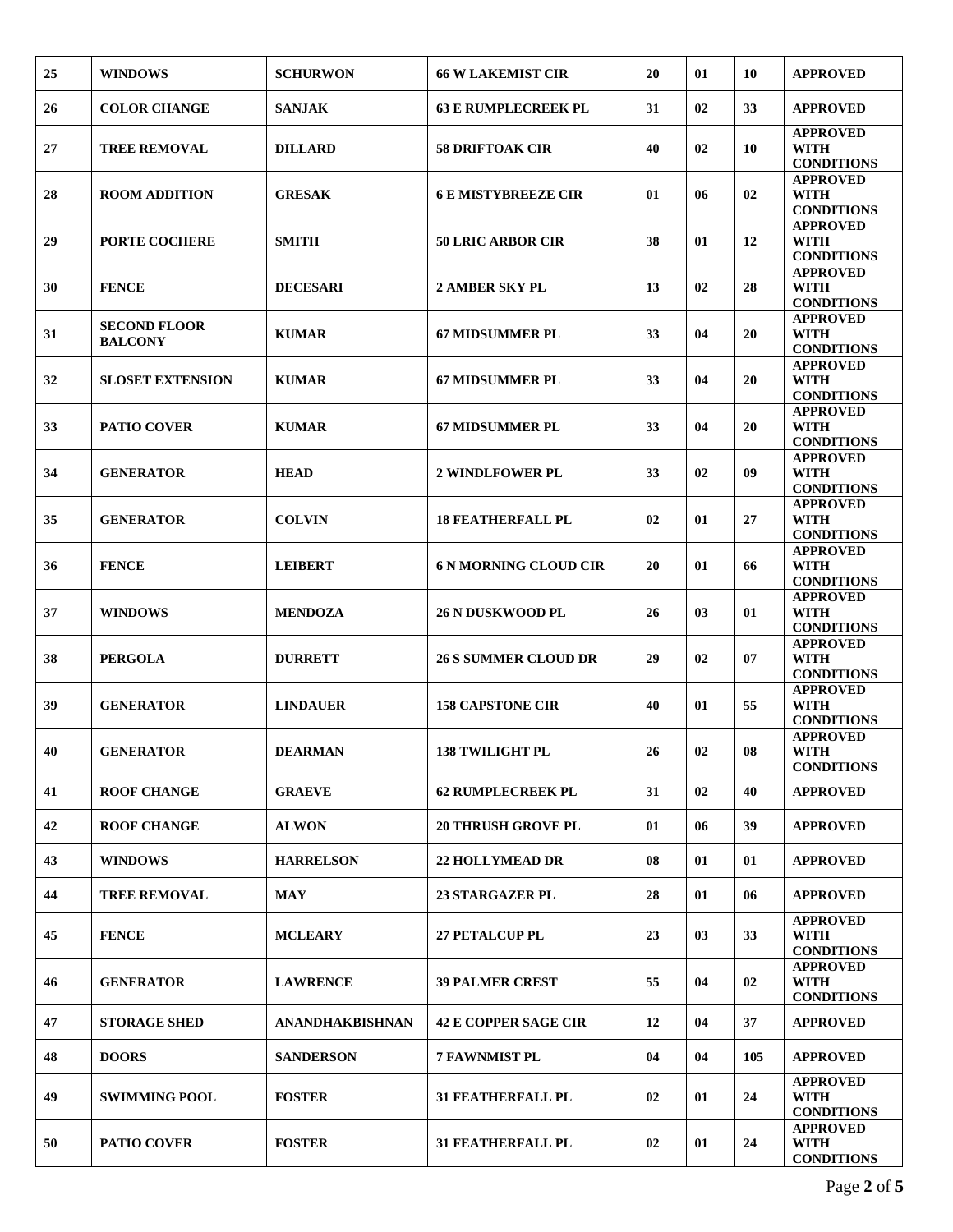| 51 | <b>WOOD BURNING</b><br><b>FIREPIT</b> | <b>FOSTER</b>      | <b>31 FEATHERFALL</b>          | 02 | 01 | 24 | <b>APPROVED</b><br>WITH<br><b>CONDITIONS</b>        |
|----|---------------------------------------|--------------------|--------------------------------|----|----|----|-----------------------------------------------------|
| 52 | <b>COLOR CHANGE</b>                   | <b>DEDEAUX</b>     | <b>6 HEATHSTONE PL</b>         | 13 | 02 | 42 | <b>APPROVED</b>                                     |
| 53 | <b>COLOR CHANGE</b>                   | <b>GIDMAN</b>      | <b>54 S CONCORD FOREST CIR</b> | 41 | 02 | 50 | <b>APPROVED</b>                                     |
| 54 | <b>WINDOWS</b>                        | <b>WILLIAMS</b>    | <b>2 LAPWING CT</b>            | 42 | 02 | 17 | <b>APPROVED</b>                                     |
| 55 | <b>COLOR CHANGE</b>                   | <b>ANDERSON</b>    | <b>14 ABERDEEN CROSSING PL</b> | 48 | 01 | 26 | <b>APPROVED</b>                                     |
| 56 | <b>TREE REMOVAL</b>                   | <b>ANDERSON</b>    | <b>14 ABERDEEN CROSSING PL</b> | 48 | 01 | 26 | <b>APPROVED</b>                                     |
| 57 | <b>COLOR CHANGE</b>                   | <b>HARPER</b>      | <b>11 MISTFLOWER PL</b>        | 21 | 02 | 50 | <b>APPROVED</b>                                     |
| 58 | <b>WINDOWS</b>                        | <b>HARPER</b>      | <b>11 MISTFLOWER PL</b>        | 21 | 02 | 50 | <b>APPROVED</b>                                     |
| 59 | <b>ROOF CHANGE</b>                    | <b>RAJAGOPALAN</b> | <b>11 LAKE LEAF PL</b>         | 30 | 02 | 49 | <b>APPROVED</b>                                     |
| 60 | <b>WINDOWS</b>                        | <b>STURGES</b>     | <b>54 TREESCAPE CIR</b>        | 16 | 01 | 50 | <b>APPROVED</b>                                     |
| 61 | <b>FENCE</b>                          | <b>LABIAN</b>      | <b>22 STONECROFT PL</b>        | 56 | 01 | 04 | <b>APPROVED</b><br><b>WITH</b><br><b>CONDITIONS</b> |
| 62 | <b>FENCE</b>                          | <b>FONG</b>        | 98 W COPPER SAGE CIR           | 12 | 04 | 10 | <b>APPROVED</b>                                     |
| 63 | <b>COLOR CHANGE</b>                   | <b>KENNY</b>       | <b>10 RAINDREAM PL</b>         | 01 | 07 | 76 | <b>APPROVED</b>                                     |
| 64 | <b>ROOF CHANGE</b>                    | <b>KENNY</b>       | <b>10 RAINDREAM PL</b>         | 01 | 07 | 76 | <b>APPROVED</b>                                     |
| 65 | <b>DOORS</b>                          | <b>LOGAN</b>       | <b>62 MYSTIC LAKE CIR</b>      | 21 | 01 | 04 | <b>APPROVED</b>                                     |
| 66 | <b>GARAGE DOOR</b><br><b>CHANGE</b>   | <b>DONOUGHUE</b>   | <b>27 FLAGSTONE PATH</b>       | 42 | 01 | 49 | <b>APPROVED</b>                                     |
| 67 | <b>COLOR CHANGE</b>                   | <b>WEHR</b>        | <b>42 GOLDEN SHADOW CIR</b>    | 04 | 04 | 04 | <b>APPROVED</b>                                     |
| 68 | <b>FENCE</b>                          | <b>WORSTER</b>     | <b>7 SHINY PEBBLE PL</b>       | 30 | 02 | 53 | <b>APPROVED</b>                                     |
| 69 | <b>EXTERIOR LIGHTING</b>              | <b>DOWD</b>        | <b>7 WILLOWCREST PL</b>        | 56 | 01 | 16 | <b>APPROVED</b>                                     |
| 70 | <b>GARAGE DOOR</b>                    | <b>DOWD</b>        | <b>7 WILLOWCREST PL</b>        | 56 | 01 | 16 | <b>APPROVED</b>                                     |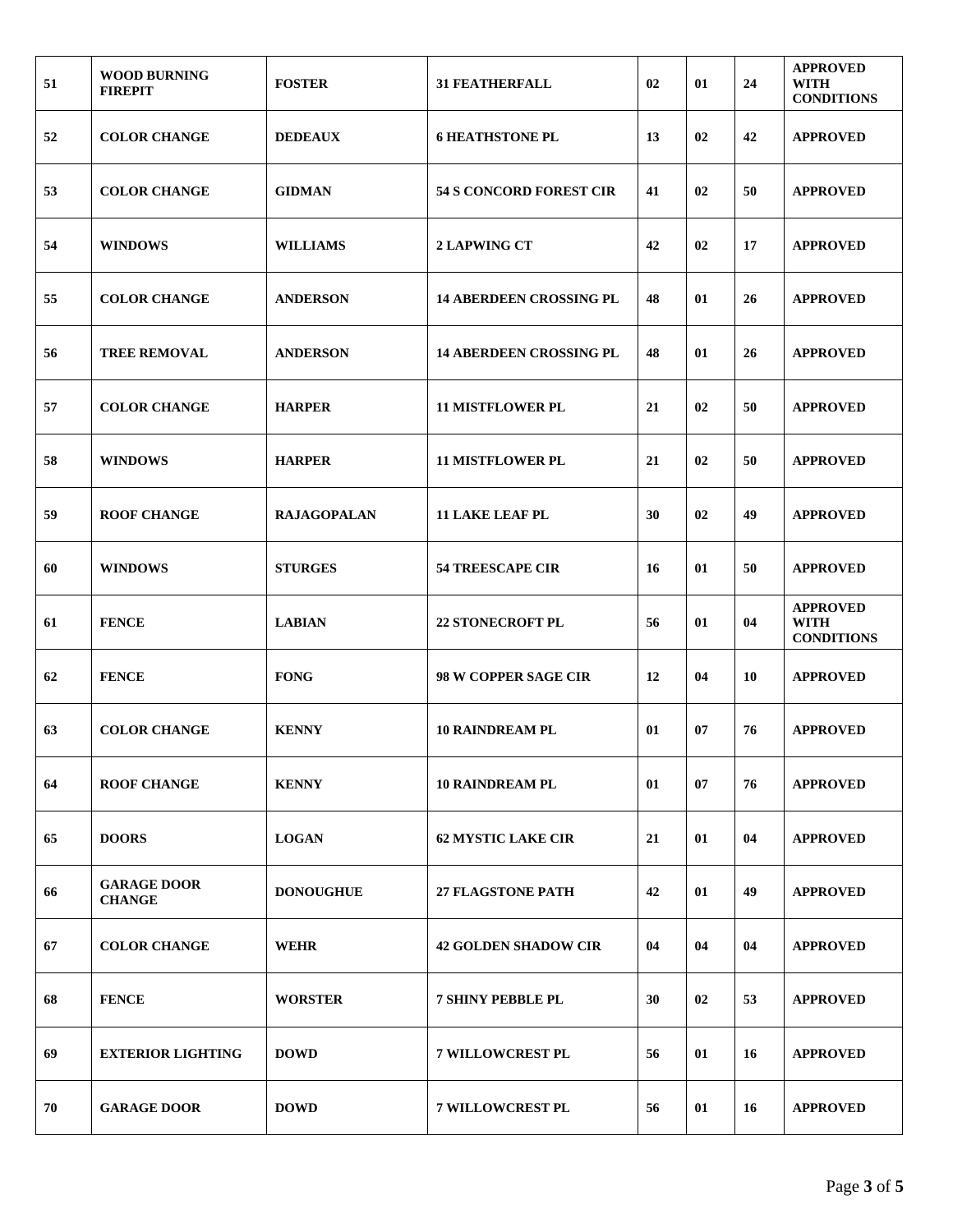| 71 | <b>FENCE</b>                        | <b>HELMKE</b>    | <b>10 HEATHER WISP CT</b>    | 37 | 03 | 44 | <b>APPROVED</b><br>WITH<br><b>CONDITIONS</b>        |
|----|-------------------------------------|------------------|------------------------------|----|----|----|-----------------------------------------------------|
| 72 | <b>TREE REMOVAL</b>                 | <b>PATEL</b>     | <b>34 CASCADE SPRINGS PL</b> | 02 | 04 | 24 | <b>APPROVED</b>                                     |
| 73 | <b>TREE REMOVAL</b>                 | <b>GENTZLER</b>  | <b>117 E MISTYBREEZE</b>     | 01 | 05 | 20 | <b>APPROVED</b>                                     |
| 74 | <b>GARAGE DOOR</b><br><b>CHANGE</b> | <b>ZAVESKY</b>   | <b>211 N FLORAL LEAF</b>     | 28 | 02 | 02 | <b>APPROVED</b>                                     |
| 75 | <b>PERGOLA</b>                      | <b>ANDRADE</b>   | <b>74 HIDDEN VIEW CIR</b>    | 17 | 01 | 07 | <b>APPROVED</b><br><b>WITH</b><br><b>CONDITIONS</b> |
| 76 | <b>FENCE</b>                        | <b>ROSE</b>      | <b>82 S CASTLEGREEN CIR</b>  | 52 | 01 | 19 | <b>APPROVED</b>                                     |
| 77 | <b>TREE REMOVAL</b>                 | <b>BOTNER</b>    | 99 N COCHRANS GREEN CIR      | 23 | 03 | 43 | <b>APPROVED</b>                                     |
| 78 | <b>GENERATOR</b>                    | <b>HANSEN</b>    | <b>66 STARDUST PL</b>        | 25 | 03 | 28 | <b>APPROVED</b><br><b>WITH</b><br><b>CONDITIONS</b> |
| 79 | <b>TREE REMOVAL</b>                 | <b>HANSEN</b>    | <b>66 STARDUST PL</b>        | 25 | 03 | 28 | <b>APPROVED</b>                                     |
| 80 | <b>SUMMER KITCHEN</b>               | <b>ALWON</b>     | <b>27 JOURNEYS END</b>       | 25 | 02 | 29 | <b>APPROVED</b><br><b>WITH</b><br><b>CONDITIONS</b> |
| 81 | <b>SWIMMING POOL</b>                | <b>COCONU</b>    | 93 CONCORD FOREST CIR        | 41 | 01 | 21 | <b>APPROVED</b><br>WITH<br><b>CONDITIONS</b>        |
| 82 | <b>PATIO COVER</b>                  | <b>RODRIGUEZ</b> | <b>28 SILVER ELM PL</b>      | 01 | 03 | 74 | <b>APPROVED</b><br><b>WITH</b><br><b>CONDITIONS</b> |
| 83 | <b>GENERATOR</b>                    | <b>THORPE</b>    | <b>23 QUAIL ROCK PL</b>      | 57 | 02 | 02 | <b>APPROVED</b><br><b>WITH</b><br><b>CONDITIONS</b> |
| 84 | <b>FENCE</b>                        | <b>DURKEE</b>    | <b>49 WATERFORD LAKE</b>     | 44 | 01 | 25 | <b>APPROVED</b><br><b>WITH</b><br><b>CONDITIONS</b> |
| 85 | <b>ENTRY COLUMNS</b>                | <b>GIDMAN</b>    | <b>54 CONCORD FOREST</b>     | 41 | 02 | 50 | <b>APPROVED</b><br><b>WITH</b><br><b>CONDITIONS</b> |
| 86 | <b>LIGHTING</b>                     | <b>GIDMAN</b>    | <b>54 CONCORD FOREST</b>     | 41 | 02 | 50 | <b>APPROVED</b><br><b>WITH</b><br><b>CONDITIONS</b> |
| 87 | <b>FENCE</b>                        | <b>ADAMS</b>     | <b>98 WEDGEMERE CIR</b>      | 11 | 01 | 30 | <b>APPROVED</b><br><b>WITH</b><br><b>CONDITIONS</b> |
| 88 | <b>GENERATOR</b>                    | <b>VITTA</b>     | <b>150 MEADOWSPRING CT</b>   | 33 | 01 | 01 | <b>APPROVED</b><br><b>WITH</b><br><b>CONDITIONS</b> |
| 89 | <b>EXTERIOR LIGHTING</b>            | <b>DOWD</b>      | <b>7 WILLOWCREST PL</b>      | 56 | 01 | 16 | <b>APPROVED</b>                                     |
| 90 | <b>POOL DECKING</b>                 | <b>DOWD</b>      | <b>7 WILLOWCREST PL</b>      | 56 | 01 | 16 | <b>APPROVED</b>                                     |